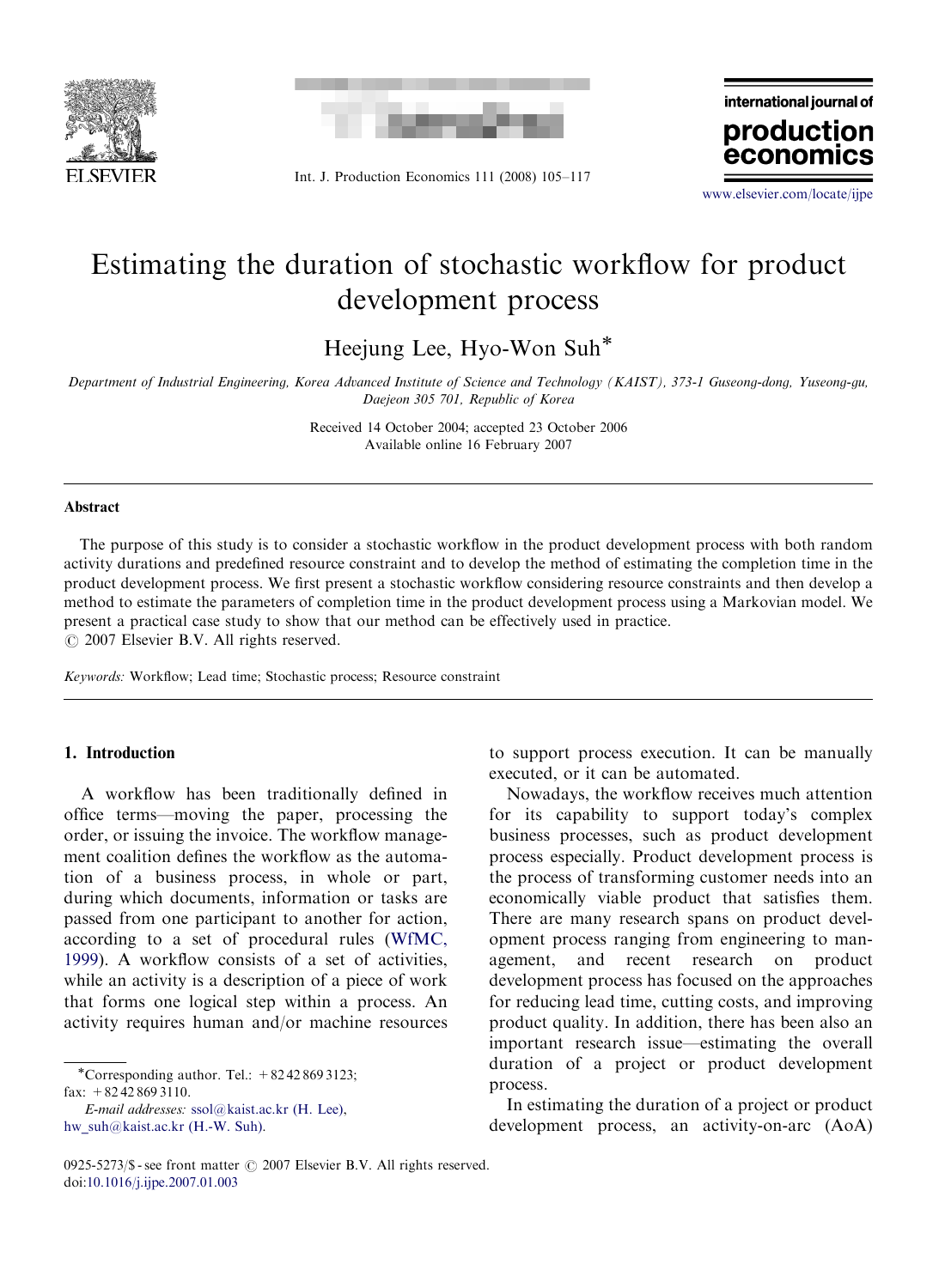directed acyclic graph method, which has one start node s and one finish node t, has been widely used. This type of graph is often called a stochastic activity network or program evaluation and review technique (PERT) network ([Malcolm et al., 1959](#page--1-0)). In a stochastic activity network, durations of all activities are positive random variables with known probability distribution. The completion time of a project or product development process is also a random variable whose realization can be determined, but whose exact distribution function is very difficult to calculate for most stochastic activity networks. The difficulty in obtaining the distribution function is that there are a large number of paths in stochastic activity networks and interdependencies among them. In practice PERT or the product development process is usually carried out with limited resources. However, most researches ignore the resource constraints, and the need for proper resource-constrained stochastic activity network problem is now being needed. To the best of our knowledge, few of the existing techniques clearly consider this subject from structural viewpoints. The main research directions to explore the distribution function of a project or product development process are discussed next.

#### 1.1. Related works

The Followings are the main approaches to estimating the completion time of the stochastic activity networks with or without considering the resource constraints.

Exact analysis: [Martin \(1965\)](#page--1-0) has provided a systematic way of converting any directed, acyclic network to series-parallel form and presented the efficient computation method for the density function of the completion time from start to terminal node, under the restriction that the arc (or activity) density functions are polynomials. [Hartley and](#page--1-0) [Wortham \(1966\)](#page--1-0) consider block series-parallel networks of mini-networks. They allow the mininetworks to be single arcs or wheatstone bridges. They develop formula to replace a wheatstone bridge by a single arc with appropriate distribution. [Ringer \(1969\)](#page--1-0) extends the algorithm developed by Hartley and Wortham by allowing double wheatstone bridge as mini-networks. [Fisher et al. \(1985\)](#page--1-0) construct what they call ''order-of-precedence''(OP) diagrams and take a conditional approach to compute the completion time of a project, but computational size of his work is enormous even for

small networks. [Hagstrom \(1990\)](#page--1-0) considers a recursive conditioning procedure which applies to graphs with discrete distributions. However, most of their results are limited in that they make quite restrictive assumptions.

Approximating and bounding approaches: As mentioned before, computing the distribution of completion time of a project or product development process is a hard problem. Hence several researchers have developed bounds and approximations for distribution and/or moments of project completion time. [Dodin \(1985a, b\)](#page--1-0) derives a bound for project completion time with assumption of independent random variables for activities. [Robillard and Trahan \(1977\)](#page--1-0) derive a lower bound using Laplace transformations, assuming that activity times are independent. Also, [Kleindorfer](#page--1-0) [\(1971\)](#page--1-0) provides upper and lower bounds for project completion time where discrete random variables are considered for activities. [Kamburowski \(1985\)](#page--1-0) obtains upper and lower bounds for mean and lower bounds for variances for project completion time. [Fulkerson \(1962\)](#page--1-0), [Elmaghraby \(1967\),](#page--1-0) and [Robillard and Trahan \(1976\)](#page--1-0) derive bounds for mean of project completion time for some cases. [Dodin \(1985a, b\)](#page--1-0) presents an analytical procedure to approximate the distribution function of the longest path in stochastic networks. [Dodin and](#page--1-0) [Sirvanci \(1990\)](#page--1-0) proposes the extreme value distribution as an approximation of the project completion time and also claim that the distribution of project completion time varies from a normal to an extreme value distribution depending on factors such as the size of the network, the dependence between paths and the number of dominating paths.

Simulation methods: These methods have been discussed in the literature by [Van Slyke \(1963\),](#page--1-0) [Burt](#page--1-0) [and Garman \(1971\)](#page--1-0), and [Sigal et al. \(1979\)](#page--1-0). [Van](#page--1-0) [Slyke \(1963\)](#page--1-0) develops the idea of using crude Monte Carlo simulation as a tool for estimating the distribution of a PERT network's completion time. [Burt and Garman \(1971\)](#page--1-0) introduce a conditional Monte Carlo method which depends on the number of unique arcs in a given network. A unique arc is one which lies on exactly one network path. [Sigal](#page--1-0) [et al. \(1979\)](#page--1-0) present Monte Carlo methods using a new network concept, uniformly directed cutsets (UDCs) for analyzing directed, acyclic networks with probabilistic arc durations.

RCPSP and TOC: Considering a stochastic activity network together with resource constraints, the stochastic RCPSP (resource-constrained project